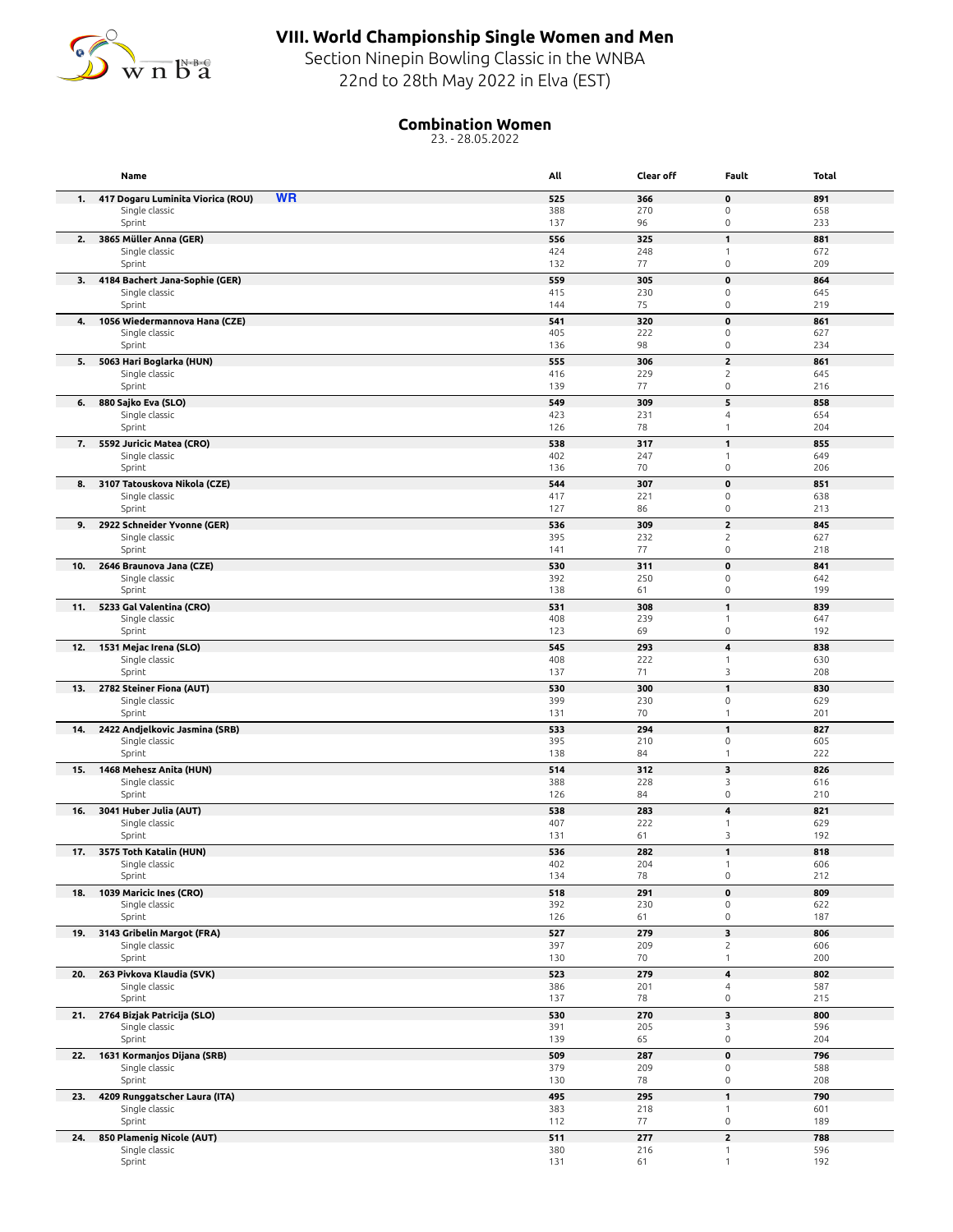

## **VIII. World Championship Single Women and Men**

Section Ninepin Bowling Classic in the WNBA 22nd to 28th May 2022 in Elva (EST)

| 25. | 5314 Dudziak Nicoletta (POL)                   | 518        | 267                        | $\mathbf{z}$                      | 785        |
|-----|------------------------------------------------|------------|----------------------------|-----------------------------------|------------|
|     | Single classic<br>Sprint                       | 393<br>125 | 200<br>67                  | $\sqrt{2}$<br>$\mathsf{O}\xspace$ | 593<br>192 |
| 26. | 4548 Frenc Ljiljana (SRB)                      | 524        | 258                        | $\overline{\mathbf{c}}$           | 782        |
|     | Single classic                                 | 390        | 194                        | $\mathsf 0$                       | 584        |
|     | Sprint                                         | 134        | 64                         | $\overline{c}$                    | 198        |
| 27. | 1010 Saar Marian (EST)                         | 531        | 246                        | 5                                 | 777        |
|     | Single classic                                 | 393        | 177                        | $\overline{4}$                    | 570        |
|     | Sprint                                         | 138        | 69                         | $\mathbf{1}$                      | 207        |
| 28. | 1144 Ots Heret (EST)<br>Single classic         | 497<br>378 | 275<br>190                 | 6<br>5                            | 772<br>568 |
|     | Sprint                                         | 119        | 85                         | $\mathbf{1}$                      | 204        |
|     | 29. 5798 Smevold Jenny (SWE)                   | 507        | 243                        | $\overline{\mathbf{c}}$           | 750        |
|     | Single classic                                 | 376        | 192                        | $\mathbf{1}$                      | 568        |
|     | Sprint                                         | 131        | 51                         | $\mathbf{1}$                      | 182        |
| 30. | 3052 Klubertova Dana (SVK)<br>Single classic   | 491<br>362 | 256<br>197                 | 3<br>3                            | 747<br>559 |
|     | Sprint                                         | 129        | 59                         | $\mathsf{O}\xspace$               | 188        |
| 31. | 4172 Topicova Natalie (CZE)                    | 403        | 261                        | $\mathbf{1}$                      | 664        |
|     | Single classic                                 | 403        | 261                        | $\mathbf{1}$                      | 664        |
| 32. | Sprint<br>2021 Sass Edit (HUN)                 | 403        | $\mathsf{O}$<br>230        | $\mathbf{1}$                      | 633        |
|     | Single classic                                 | 403        | 230                        | $\mathbf{1}$                      | 633        |
|     | Sprint                                         |            | 0                          |                                   |            |
| 33. | 6173 Wiinberg Bente (DEN)                      | 451        | 175                        | 29                                | 626        |
|     | Single classic                                 | 333        | 123                        | 24                                | 456<br>170 |
| 34. | Sprint<br>4203 Cikos Olivera (SRB)             | 118<br>384 | 52<br>237                  | 5<br>$\mathbf{1}$                 | 621        |
|     | Single classic                                 | 384        | 237                        | $\mathbf{1}$                      | 621        |
|     | Sprint                                         |            | $\mathsf{O}\xspace$        |                                   |            |
| 35. | 4202 Ljubenkovic Kristina (SRB)                | 391        | 224                        | $\pmb{0}$                         | 615        |
|     | Single classic<br>Sprint                       | 391        | 224<br>$\mathsf{O}\xspace$ | $\mathsf 0$                       | 615        |
| 36. | 4180 Bimber Alena (GER)                        | 391        | 217                        | $\overline{\mathbf{c}}$           | 608        |
|     | Single classic                                 | 391        | 217                        | $\overline{c}$                    | 608        |
|     | Sprint                                         |            | 0                          |                                   |            |
|     | 37. 1065 Remy Aurelie (FRA)                    | 382        | 224                        | $\pmb{0}$                         | 606        |
|     | Single classic<br>Sprint                       | 382        | 224<br>$\mathsf{O}\xspace$ | $\mathsf 0$                       | 606        |
| 38. | 2773 Pavlic Milana (CRO)                       | 376        | 226                        | $\pmb{0}$                         | 602        |
|     | Single classic                                 | 376        | 226                        | $\mathsf 0$                       | 602        |
|     | Sprint                                         |            | $\mathsf{O}$               |                                   |            |
| 39. | 4099 Ahacic Premrl Marija (SLO)                | 391        | 211                        | $\mathbf{1}$                      | 602        |
|     | Single classic<br>Sprint                       | 391        | 211<br>$\mathsf{O}\xspace$ | $\mathbf{1}$                      | 602        |
| 40. | 1609 Lacatusu Daniela (ROU)                    | 382        | 213                        | 5                                 | 595        |
|     | Single classic                                 | 382        | 213                        | 5                                 | 595        |
|     | Sprint                                         |            | 0                          |                                   |            |
|     | 41. 345 Martinkevic Dana (CZE)                 | 388        | 207                        | $\pmb{0}$                         | 595        |
|     | Single classic<br>Sprint                       | 388        | 207<br>$\mathsf{O}$        | $\mathsf 0$                       | 595        |
|     | 42. 3924 Kohoutova Vlasta (CZE)                | 371        | 222                        |                                   | 593        |
|     | Single classic                                 | 371        | 222                        | $\mathbf{1}$                      | 593        |
|     | Sprint                                         |            | $\mathsf{O}$               |                                   |            |
| 43. | 1809 Plavcak Maja (SLO)<br>Single classic      | 382<br>382 | 210<br>210                 | 3<br>3                            | 592<br>592 |
|     | Sprint                                         |            | $\mathsf{O}\xspace$        |                                   |            |
| 44. | 4185 Neundörfer Christina (GER)                | 398        | 185                        | 3                                 | 583        |
|     | Single classic                                 | 398        | 185                        | 3                                 | 583        |
|     | Sprint                                         |            | 0                          |                                   |            |
| 45. | 5675 Vavrova Vladimira (SVK)<br>Single classic | 398<br>398 | 185<br>185                 | 3<br>3                            | 583<br>583 |
|     | Sprint                                         |            | 0                          |                                   |            |
| 46. | 6009 Toth Andrea (HUN)                         | 362        | 220                        | $\mathbf{1}$                      | 582        |
|     | Single classic                                 | 362        | 220                        | $\mathbf{1}$                      | 582        |
|     | Sprint                                         |            | 0                          |                                   |            |
| 47. | 4507 Bonk Aleksandra (POL)<br>Single classic   | 406<br>406 | 172<br>172                 | $\overline{2}$<br>$\overline{c}$  | 578<br>578 |
|     | Sprint                                         |            | $\mathsf{O}$               |                                   |            |
| 48. | 887 Ravnic Natasa (CRO)                        | 372        | 205                        | $\pmb{0}$                         | 577        |
|     | Single classic                                 | 372        | 205                        | 0                                 | 577        |
|     | Sprint                                         |            | 0                          |                                   |            |
| 49. | 3641 Sedlar Klara (CRO)<br>Single classic      | 381<br>381 | 196<br>196                 | $\mathbf{1}$<br>$\mathbf{1}$      | 577<br>577 |
|     | Sprint                                         |            | 0                          |                                   |            |
|     |                                                |            |                            |                                   |            |